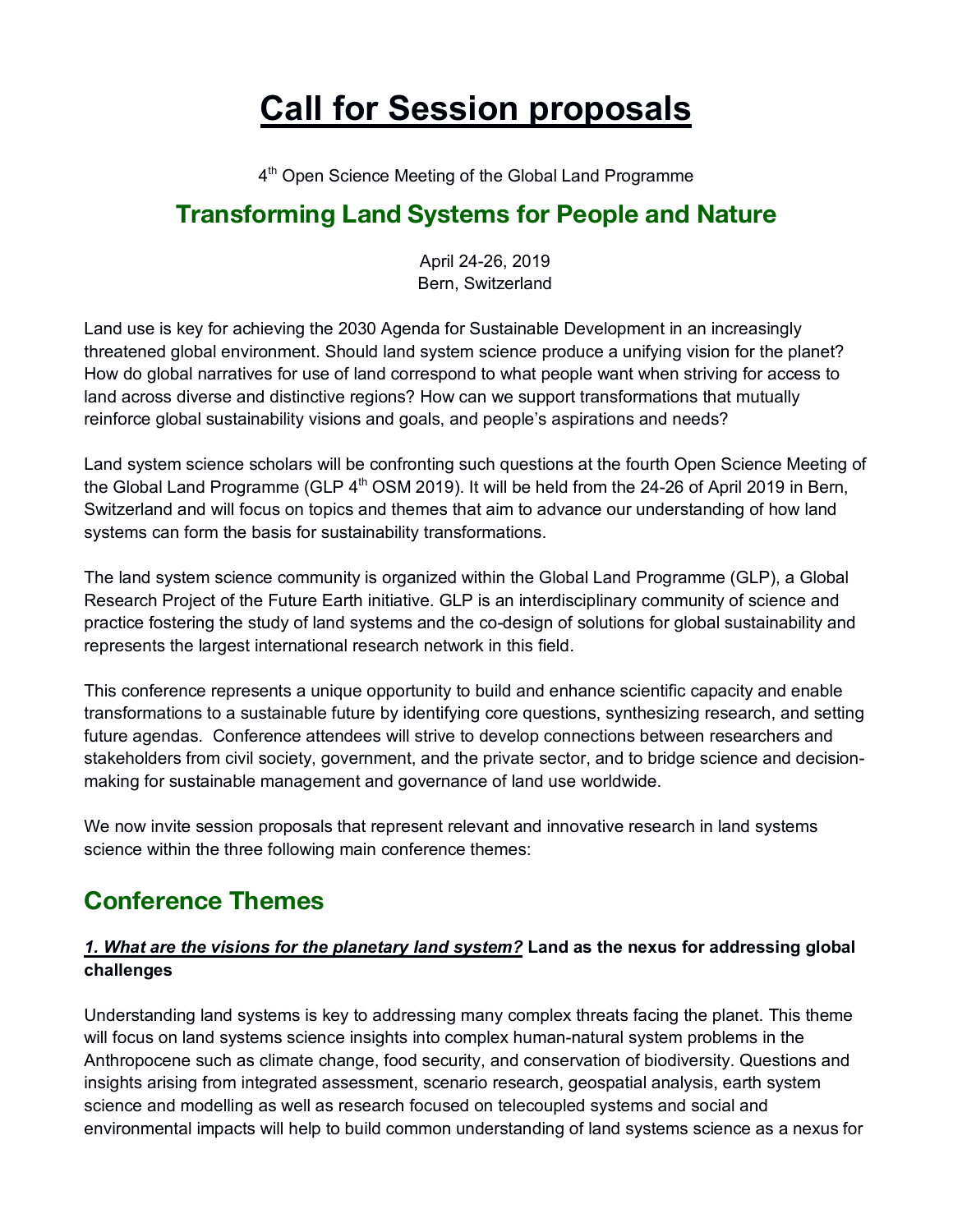developing global solutions. We encourage critical discussions on bold large-scale approaches that propose optimal visions including bioenergy transitions and land-based negative emissions, and rewilding visions such as Half-Earth.

#### *2. What do people want from land?* **Navigating the trade-offs and fostering synergies in land systems.**

Solutions to global challenges will only be viable when they are designed to meet the needs and value the priorities of peoples and communities. This theme will focus on taking into account the multiple goals, values, norms and functions that people assign to land, how they actually manage land systems, what solutions they are building, and who decides what to do with land. We encourage sessions that will explore how issues of land tenure, conflicts and power, nature and health, co-production of ecosystem services and agrobiodiversity, food systems and livelihoods, human mobility and migration, multifunctional land uses, large-scale land acquisitions, soil degradation and landscape restoration, among others can be articulated into local and global narratives that are safe and just.

#### *3. How do we support transformation?* **New frontiers in studying and governing land systems**

Land system transformations in response to global challenges are already underway. The science community addresses such transformations in part by working to understand changes and evaluating their contribution to global sustainability transitions. Such approaches include techniques such as remote sensing, agent-based modelling, crowd-sourcing, and "Big Data." Others are advancing the science of measuring economic, social and legal aspects of land system change or studying the territorial and flow-based governance of social-environmental systems, such as land reforms, land use planning, or supply-chains governance. Engagement with stakeholders can involve participatory research methods building on indigenous knowledge, ethnographies, and other qualitative analysis. Recent normative science includes the co-production of knowledge, and policy and program evaluation. We welcome contributions on the application of these tools to manage global challenges and support an equitable and productive future.

### **Session Formats:**

The conference will use various session formats to confront these challenges including presentations of the latest research findings, identification of new challenges emerging from the science, stakeholder engagement opportunities, and learning through immersive and integrative formats. The conference will feature **plenary keynotes, parallel-keynote sessions, research presentation sessions, innovative and immersive sessions, short training and workshop sessions, and poster sessions.** The Science Committee will balance session proposals received across the different formats to ensure a dynamic, interactive meeting.

Sessions are 1 hour and 30 minutes each. Participants are invited to submit session proposals under one of the formats listed below. Based on the selected session proposals a call for abstracts will be launched. We also welcome proposals for innovative formats not listed below, with pre-approval from the Science Committee (please contact Patrick Meyfroidt patrick.meyfroidt@uclouvain.be).

#### **1. Research presentation sessions**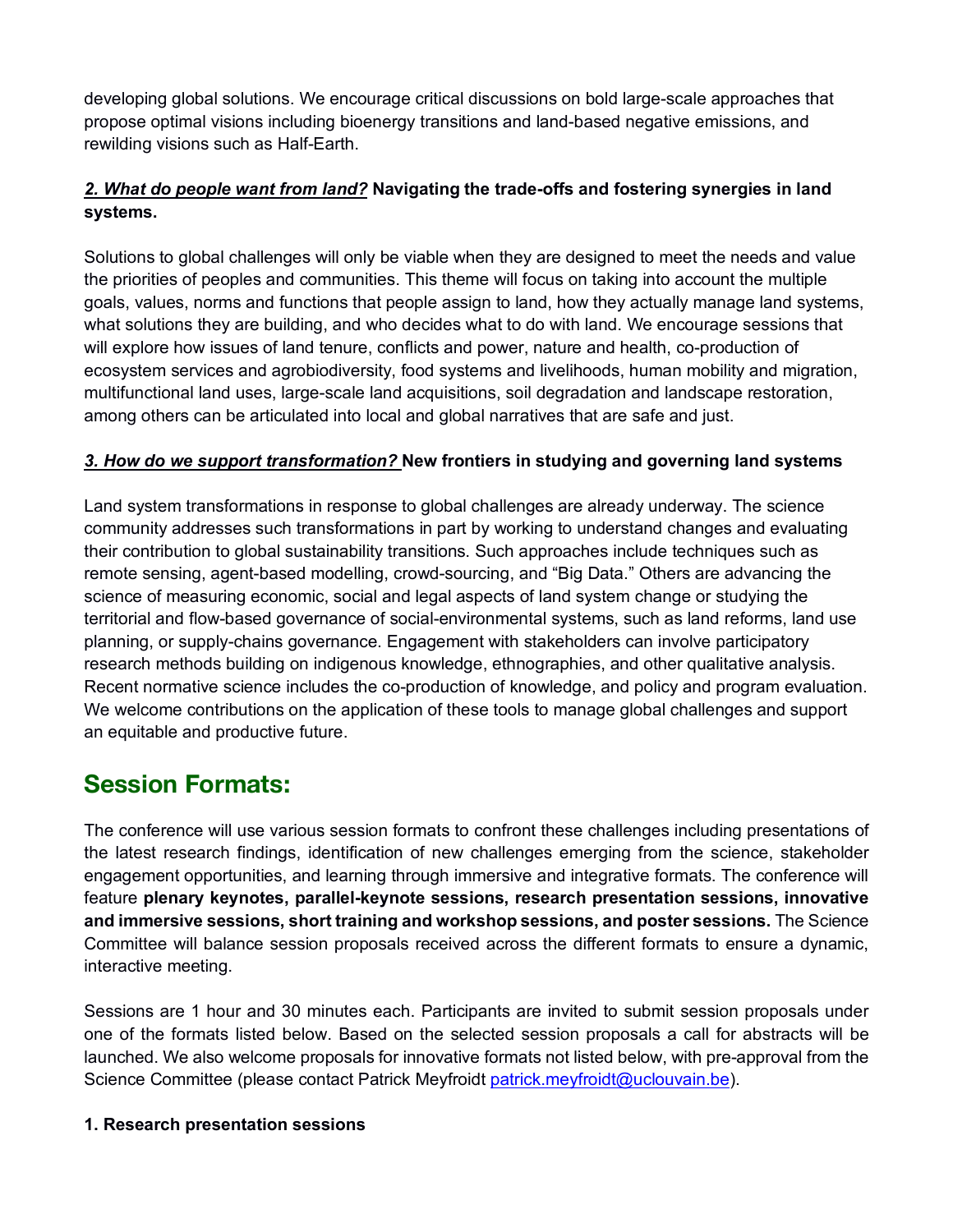- Research sessions provide an opportunity for individual scientists to present recent findings of relevance to the conference themes. These sessions are 1.5 hours and will generally be comprised of five 15-minute presentations (12 minute talks + 3 minutes for Q&A) on related topics.
- Session proposers should identify and confirm 2 to maximum 3 presenters in the proposal and ensure that, when abstract submission is open, these presenters submit their abstract. All abstract submissions are subject to review by the Science Committee.
- The remaining slots will be allocated by the Science Committee based on submitted abstracts. Special consideration will be given to early career research contributions.
- $\bullet$  10 minutes of each session should be reserved for a general introduction, synthesis or overall discussion led by the session chair or an invited stakeholder.
- Based on the number of sessions and abstract submissions, some sessions may be requested to accommodate more than 5 talks with shorter time allotted to each presenter (i.e., "flash talk" sessions).

#### **2. Innovative and Immersive Sessions:**

- $\bullet$  We encourage ideas for creative, innovative and experimental sessions during the conference lasting 1.5 to 2 hours. Innovative sessions are nontraditional conference sessions such as roundtable discussions with stakeholder participation (including policy-makers, nongovernmental organizations, private sector representatives); panel presentations with opportunities for audience participation; World Café or other forms of open, interactive discussions; video, documentaries, photo, music and creative research communication formats; and games and crowdsourcing exercises.
- $\bullet$  The session proposal should include the scientific rationales for the session as well as a description of the proposed format.
- Other formats are welcome be creative and do not feel limited by these examples!

#### **3. Short trainings and workshops**

- Short training and workshop sessions of 1.5 hours can be proposed to provide an educational opportunity on a specific topic such as a model, research approach and methods, or policy tool.
- Half or all-day post-conference workshop proposals may be submitted to be held on Saturday, April 27th.

### **Session selection criteria**

The sessions will be selected by the Science Committee, using the following criteria:

- 1) Scientific quality and societal relevance
- 2) Relevance to conference themes
- 3) Anticipated interest of participants in the sessions.
- 4) Overall quality of the proposed session and innovative format.

#### Session proposal format:

- $\bullet$  Title
- **•** Session Organizers